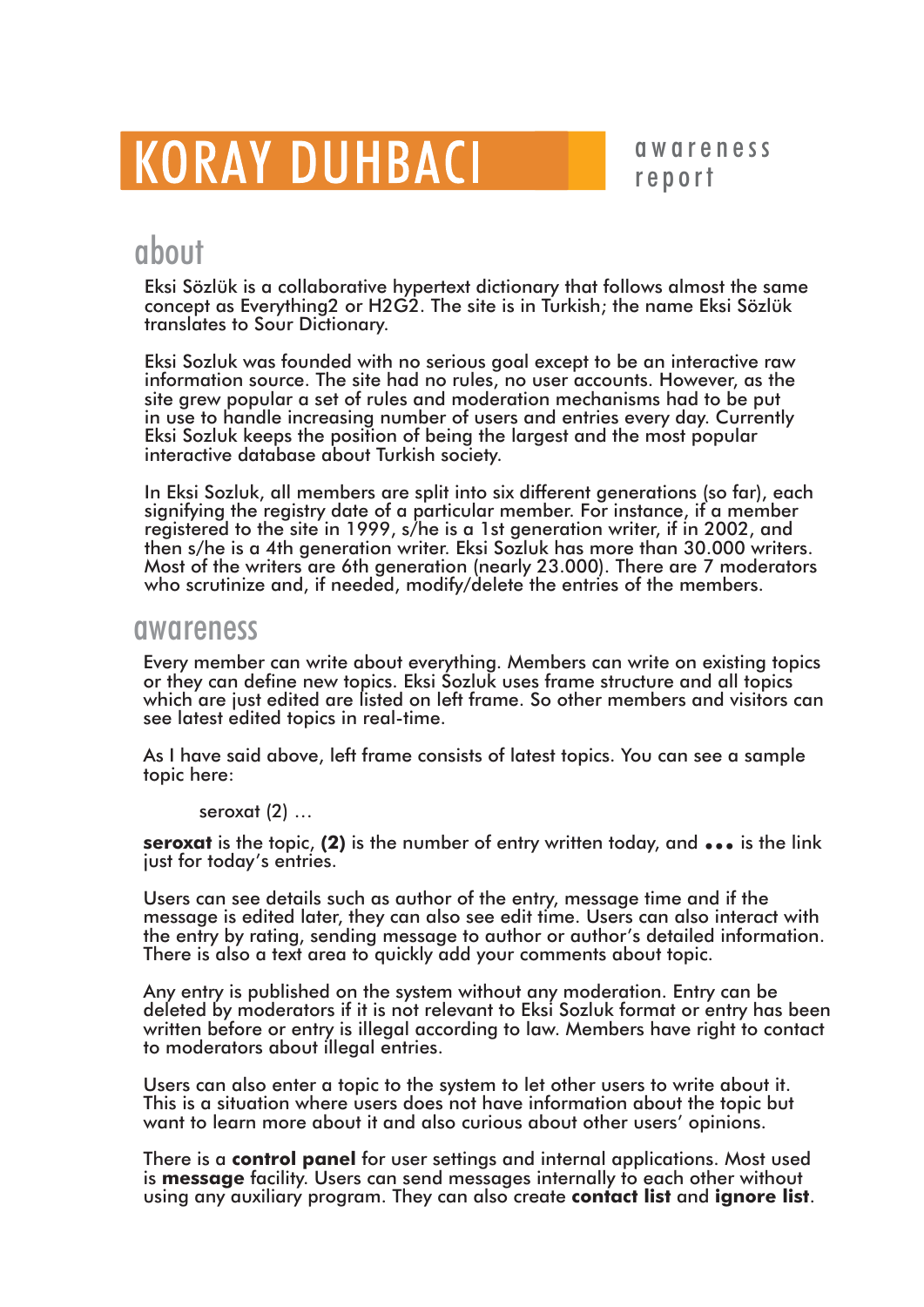## **KORAY DUHBACI**

qwareness report

They can also create an ignore list for authors and they never see their entries in the system. This allows users to customize and **filter** their content.

There is a **floating text bar**, which is always on top, to show information about users' messages, contact list etc. This is a good technique to support awareness in every page of the application.

Top frame consists of buttons to access features of Eksi Sozluk. One feature that support awareness is who is online list.

Awareness is supported in every step of this application but privacy concerns are highly important to all users. No personal details are published on application. All users are known by their nicknames. Being anonymous makes users to feel freer.

The site features an internal web site network called Sub-Etha which is only open to site members. Users logged in to Eksi Sozluk can visit those sites without requiring additional member registration or log in procedure. The network<br>include several sites like an art portal called **Sour-FX**, a meeting organization and photo-album page called SourSummitz, the Eksi Sozluk Museum, an external entry backup facility called **SourLemonade**, and **EksiShop** to buy and sell second hand staff between users.

These sub networks support users to create communities in real life. A system which is designed to be a hypertext dictionary is now creating its own communities. System is evolving from awareness in computer supported collaborative environments to face-to-face communication environments